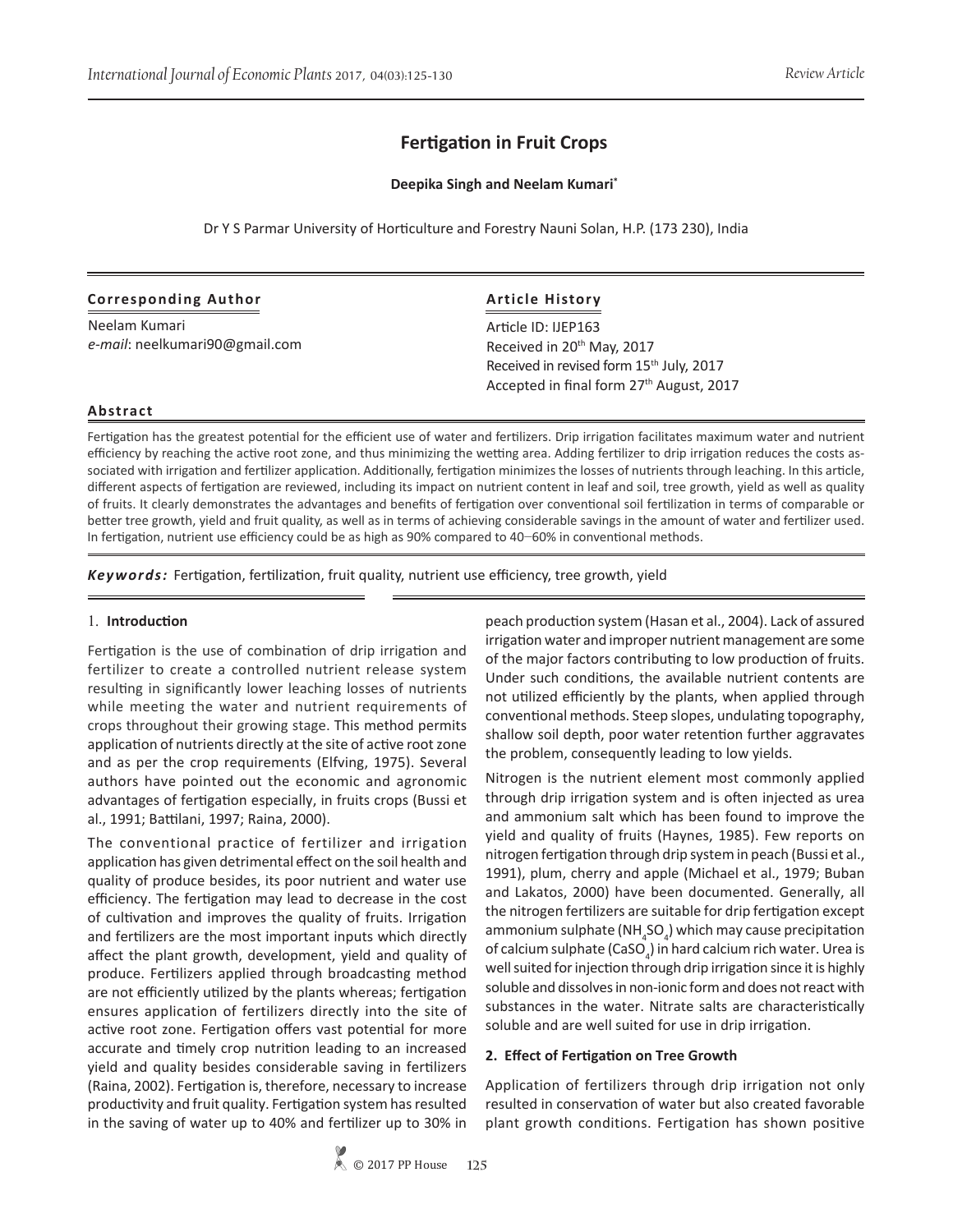influence on tree height, canopy cover and girth. The comparable yields recorded under fertigation with 60% of recommended dose and soil fertilization with 100% of recommended dose suggested that nitrogen saving to an extent of 40% can be achieved through fertigation. The best balance between increased shoot growth, fruit bud production, fruit set and cumulative yield was achieved with fertigation at 20 g N tree<sup>-1</sup> (26 kg N hac<sup>-1</sup>) in apple (Hipps, 1992). Fertigation at 40 and 80 g N tree $1$  caused increase in total shoot growth associated with an excessive production of axillary floral buds that absconded leaving unproductive bare wood. Increase in trunk girth and shoot growth was recorded with fertigation in apple (Bhardwaj et al., 1995; Goode and Ingram, 1971). The effect of banded fertilizer, low fertigation and high fertigation on tree growth and vigour in peach was studied and maximum trunk cross sectional area was observed under drip irrigation (Richard et al., 1996).

The pre-bearing vegetative growth of acid lime plant and leaf nitrogen content were found to be optimum under nitrogen fertigation treatments. The plant height increased by 31% in 100% N fertigation treatment followed by 30% in 80% N fertigation treatment and 100% N band application treatment. The plant girth increased 52.3% in 100% N fertigation followed by 80% N fertigation (49.2%), band placement (49%) and 60% N fertigation (45.4%). The percentage increase in canopy volume was more in 100% N fertigation treatment (48.2%) followed by 80% N fertigation (46.9%). The growth of the acid lime plant was optimum in 80% N fertigation treatment (Shirgure et al., 1999). The higher growth parameters under fertigation compared with conventional soil fertilization may be ascribed to the higher nutrient efficiency and less weed incidence coupled with minimum leaching losses (Yosef, 1999).

The plant height, canopy cover and plant girth showed overall positive influence of drip fertigation in lemon. Maximum increase (28.4%) in average plant height was recorded in 8 split doses of urea  $\omega$  30 g N plant<sup>-1</sup> at 13 days interval, justifying the beneficial effects of frequent split applications of N over surface application of fertilizers. A similar trend was observed in canopy cover and plant girth, giving maximum values of percentage increase as 154% and 100%, respectively (Gaur and Kumar, 2003). The fertigation with different amounts of nitrogen had no consistent effect on tree growth, cumulative yield and yield efficiency in apple. However, treatments had a significant influence on regularity of bearing. The natural tendency of apple cv. "Elstar" of alternate bearing was overcome by application of different rates of nitrogen through fertigation (Cmelik and Tojnko, 2004).

An experiment was conducted to study the efficacy of NPK management through fertigation on growth characteristics of apple cv. Red Chief. Highest vegetative growth of plants was found under full dose of NPK through drip irrigation in terms of shoot length (111.43 cm), plant diameter (2.87 cm), number

of leaves plant<sup>-1</sup> (223.50), leaf area (43.19 cm<sup>2</sup>), fresh weight (2.33 g) and dry weight of leaves (62%), while the minimum shoot length (84.48 cm), plant diameter (1.97 cm), number of leaves plant<sup>-1</sup> (178.25), leaf area (27.43 cm<sup>2</sup>), fresh weight (1.10 g) and dry weight of leaves (35%) were noticed under full dose of NPK applied through soil. The full dose of NPK through fertigation also resulted in maximum leaf N (2.565%), P (0.282%) and K (1.685%) and gave maximum chlorophyll 'a' (0.51 mg  $g^{-1}$  tissue), chlorophyll 'b' (0.40 mg  $g^{-1}$  tissue) and total chlorophyll content (0.92 mg  $g^{-1}$  tissue) (Singh et al.*,* 2007). Maximum fruit yield of guava (*Psidium guajava* L.)  $(16.9 t \text{ ha}^{-1})$  was registered at 100% of recommended dose of N (Sharma et al., 2013).

A field experiment was conducted to study the effect of N and K fertigation on growth, yield and leaf nutrient status of almond (*Prunus dulcis*) in Srinagar, Jammu & Kashmir, India. Maximum tree height (3.21 m and 3.56 m), nut weight (2.73 g and 1.94 g) and nut yield (2.41 kg tree<sup>-1</sup> and 5.98 kg tree<sup>-1</sup>) were observed with 75% recommended dose of fertilizers through fertigation (split application) (Kumar and Ahmed, 2014). Increase in the number of fruits tree $1$  and fruit yield was observed when sweet orange plants were supplied with N and K at 75% recommended dose through fertigation (Venkata Ramana et al., 2014). Fertigation with recommended dose of NPK gave significantly higher plant height (24.23 cm), leaf area (129.20 cm<sup>2</sup>) and fruit yield (35.64 t ha<sup>-1</sup>) of strawberry cv. Chandler as compared to fertigation with  $\frac{1}{2}$  and  $\frac{1}{3}$  of recommended dose of NPK and soil fertilization but was at par with ¾ recommended dose of NPK fertigation treatment (Kachwaya and Chandel, 2015).

## 3. **Effect of Fertigation on Fruit Quality**

The efficient use of water and fertilizers through fertigation to improve the fruit quality is important concern in today's horticultural system. Fertigation appreciably improved the fruit yield and quality over conventional soil fertilization. A slight increase in calcium concentration of apple fruits was observed from the plots fertigated with calcium nitrate without any influence on firmness and storage behavior ((Neilsen et al*.*, 1993). The higher nitrogen concentration in leaves and fruits after fertigation was common and resulted in less skin colour development (Ericson, 1993). The effect of fertigation on the mineral composition of apple fruits and their colour was also studied by Dolega and Link (1998). Total seasonal application of N early in the season resulted in earlier fruit maturity or larger fruit size in Navel orange (Kallsen, 1999). Irrigation and partial fertigation (15% of total NK) reduced both soluble solids and acid concentration in Valencia orange. Partial fertigation had a minimal effect on fruit production, compared with use of dry fertilizer alone (Koo and Smajstrla, 1985). Fertigation resulted in higher nutritional status (N, P and K content), leaf N and K content, physiological efficiency (total chlorophyll content), photochemical efficiency, stomatal conductance, net photosynthesis, water use efficiency and fruit quality of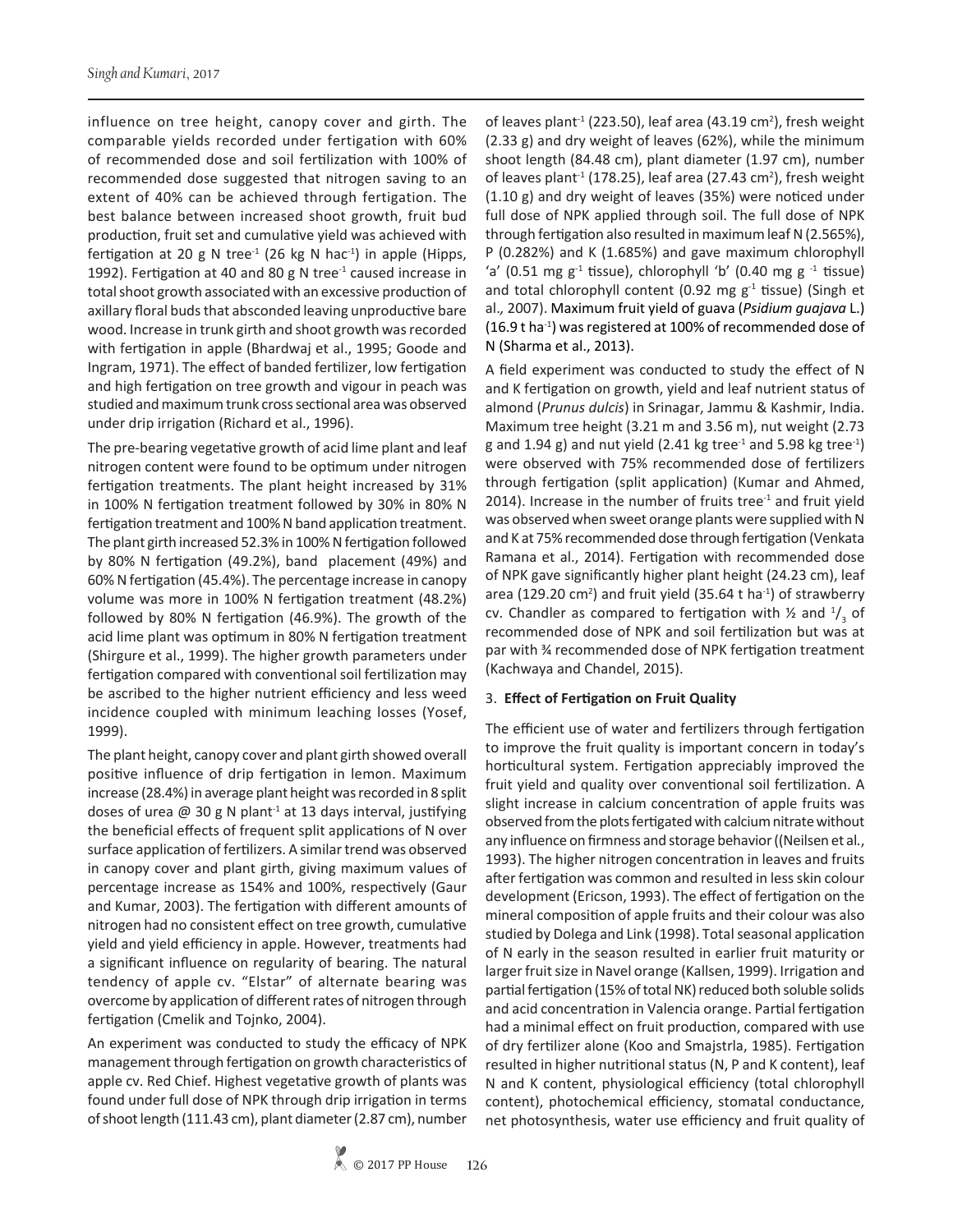#### pawpaw (Jeyakumar et al., 2001).

An experiment was conducted to determine the effect of fertigation comprising treatments: irrigation at 10, 20, 30 and 40% depletion of available water content and NPK fertilizers at 600:200:100, 500:140:70 and 400:80:40g on growth parameters of mandarin. Irrigation at 20% depletion of available water content and NPK fertilizer treatment of 500:140:70 were the optimum irrigation and fertilizer requirements, respectively. The combined application of these two treatments produced higher fruit yield  $m<sup>3</sup>$  of canopy, in addition to higher N, P, K and other fruit quality parameters (Srivastava et al., 2003). Combining high density plantation with fertigation was reported to give superior berry size, sugar content, skin colour and significantly higher yield of grapes as compared to traditional methods of irrigation and fertilization (Kurafuji et al.*,* 2008).

A field experiment was conducted to study the response of microirrigation and fertigation on yield and quality of litchi cv. 'Rose Scented'. The maximum fruit set, fruit retention, fruit weight, fruit volume, fruit yield, ascorbic acid content with minimum fruit cracking were recorded under treatment bubbler discharge at 1.0V level+microsprinkler+125% level of fertigation (Singh et al., 2010). Fertigation significantly improved yield and quality characteristics of litchi in terms of maximum yield, fruit retention and minimum fruit drop (Yadav et al., 2011).

## 4. **Effect of Fertigation on Leaf Nutrient Status**

Drip fertigation provides an efficient way to allow an adequate, accurate as well as uniform application of fertilizers to the wetted area where the active roots are concentrated. This results in better physiological growth of plants with higher leaf nutrient status. A positive correlation was documented between irrigation and nutrient assimilation (Goode and Ingram, 1971). So far, as the varietal influence on leaf nutrient content irrespective of micro-irrigation levels is concerned, apple cv. Red Chief recorded significantly higher leaf N content whereas, maximum leaf Ca and Mg content was recorded in cv. Well Spur. While, maximum levels of Zn and Fe were recorded in cv. Starkrimson. In apple, standard fertilization gave higher nitrogen contents than fertigation whereas maximum leaf P content (2.10%) was found with fertigation as compared to standard fertilization (1.83%). There were greater differences in leaf K content with standard fertilization and with microjet irrigation (Cassagnes et al., 1984). An increase was observed in leaf nitrogen and magnesium concentration of apple plants fertigated with nitrogen whereas, phosphorus and potassium were found to be inversely related (Klein et al., 1989).

An experiment was conducted to investigate the effect of different rates of nitrogen through fertigation on the mineral composition of leaves and fruits of Sampion and Golden Delicious cultivars of apple. Leaf analysis showed that there were no significant effects of fertigation effects on leaf N, P, K, Mg and Ca (Zydlik and Pacholak, 1997). Reduction in leaf K was observed under drip fertigated apples which were attributed to restricted root development (Neilsen et al., 2000). Studies on effect of soil application and drip fertigation of fertilizers such as urea, single supper phosphate and muriate of potash and of water soluble fertilizers on grapes cv. 'Banglore Blue' revealed that soil application of 100% fertilizers and drip irrigation with 80% water soluble fertilizers registered highest mean potassium and calcium content in the leaf petiole of grapes (Murthy et al., 2001).

The leaf N concentration of Starkrimson and Cooper-IV apple cultivars grown on MM-106 rootstock was highest in plants receiving 13 g N+10 g  $P_2O_5 + 17$  g K<sub>2</sub>O and 15 g N+10 g  $P_2O_5 + 10$ g K<sub>2</sub>O through fertigation (Farooqui et al., 2005). Pear leaf N and P concentrations during autumn were increased by 10% and 10.6%, respectively, under split fertigation as compared to broadcast (Yin et al., 2009). Increase in leaf K, Mg and B contents and fruit N, P, Mg, K and Ca concentration was observed in apple plants in response to N and K fertigation (Neilsen et al., 2004).

#### 5. **Effect of Fertigation on Soil Nutrient Status**

Sustainability of any production system requires optimal utilization of resources. Fertilizer is one of the most important farm inputs, which needs to be utilized most judiciously and efficiently. The nitrate form of N does not react with soil exchange sites and is not held in soils. Nitrates whether previously applied or added in drip irrigation system move with the soluble salts to the wetted front. Potassium, however, is less mobile than nitrate (Goode et al., 1978), but its distribution in the wetted soil volume may be more uniform due to interaction with binding sites. Phosphorus, in contrast to K, is readily fixed in many soils (Kafkafi and Bar-Yosef, 1980), although movement of applied P differs with soil texture. A variety of fertilizer formulations have been suggested for the use through trickle irrigation (Bruce et al., 1980). Since, their chemical characteristics differed; therefore, nutrients cannot be distributed uniformly in the soil when applied through trickle irrigation (Goldberg, 1971). Potassium fertigation of prune trees resulted in better K movement to a depth of 60- 70 cm where the soil was wet and roots were abundant, thus enhancing K uptake (Uriu et al., 1980). Better movement of K under drip irrigation has also been observed by Guennelon and Cabibel (1981). A slight increase in soil pH in response to N fertigation was observed directly below the emitter (Haynes and Swift, 1987). More exchangeable Ca, Mg and K were displaced from below and around the emitter when ammonium sulphate was applied instead of urea as N source.

Studies on effect of nitrogen fertigation of "Starking Delicious" apple trees found that nitrate concentration in soil was raised proportionally to the N dose applied during 6 week fertigation period. The concentration of nitrate in 60-90cm layer under treatments comprising lower N doses was less as compared to upper layers. The reverse was the case with higher N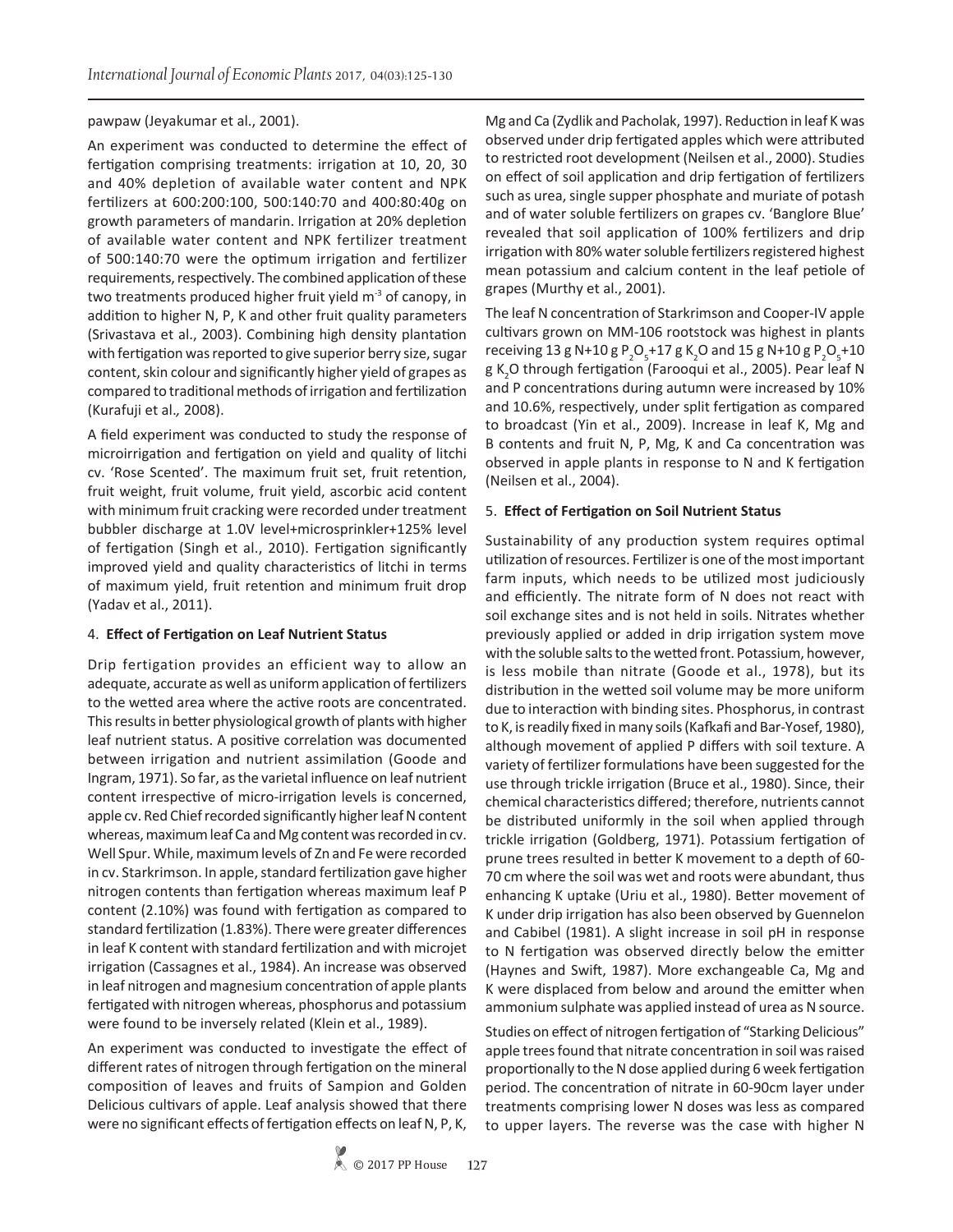dose. Potassium concentration decreased with soil depth. In 0−30 cm layer, it showed inverse relation with N dose which was attributed to NH<sub>4</sub>-K exchange. During fertigation, K concentration in each soil layer under all treatments increased except for the lowest N dose in 30−60 cm layer, where insufficient NH<sub>4</sub> was available to displace K from the upper soil layer (Klein et al., 1989). N and K fertigation in apple allowed the movement of nitrogen to soil depths between 16 and 32 inches in a narrow cylindrical pattern with a horizontal diameter of 32 inches. When nitrogen was applied to the soil surface as a dry fertilizer it was concentrated mostly in the top 16 inches of soil (Robinson and Stiles, 2004). Fertigation of apricot cv. New Castle was reported to give higher  $NO_3$ –N content in the upper soil layers as compared to conventional soil fertilizer application (Raina et al*.*, 2005).

An experiment was conducted to determine the effect of fertigation comprising different fertilizer application rates (25, 50, 75 and 100% of recommended dose) and frequencies (10, 20 and 30 days) on the distribution pattern of available phosphorus and potassium in arecanut. The concentration of both P and K was reported maximum at the dripping point within 30 cm depth and declined progressively with distance from dripping point. Nutrient distribution pattern showed that both 50 and 100% NPK levels maintained more or less similar available P and K concentration in the arecanut rhizosphere (Bhat et al., 2007). In an another experiment on nutrient distribution under drip irrigat ion in olive, highest concentrations of magnesium, iron, manganese, zinc and copper below the emitter was found especially in 0−20 cm depth (Shaaban and El-Fouly, 2005).

In a study on cantaloupe revealed that an appreciable amount of applied urea moved readily away from the water source and did not accumulate in the soil but continuously decreased with time after fertigation due to hydrolysis. Ammonium distribution was found restricted to a radius of 15−20 cm around the water source because of slow transport due to adsorption. In contrast to ammonium, nitrate accumulated at the boundary of the wetted area (50−70 cm) which proved that nitrate movement in the soil was directly proportional to the water movement. Phosphorus and potassium were found present only adjacent to the water source, mostly irrespective of irrigation method as both the elements are highly adsorbed by the soil preventing their movement further down the soil profile. Potassium moved to the lower soil depth due to successive irrigation close to the end of fertigation period (Badr, 2007). The content of nitrate nitrogen in the soil solution increased significantly only at a depth of 10 cm (Koumanov et al., 2009).

The above review of literature on fertigation has narrated many advantages like higher water and fertilizer use efficiency, minimum leaching losses, optimization of nutrient balance by supplying nutrients directly to the root zone, control of nutrient concentration in soil solution and cost effectiveness.

Under fertigation, soil moisture remained greater in upper 0−30 cm of soil, whereas under conventional surface irrigation, deeper layers registered greater values.

#### 6. **Conclusion**

This review concludes that fertigation resulted in greater growth and yield over conventional fertilization besides saving about 30% in irrigation water. High initial investment and comparatively low technical skill of average Indian farmers are some of the major constrains limiting the large scale adoption of drip fertigation technology in the country. However, increasing water scarcity and escalating fertilizer prices may lead to greater adoption of the technology especially in high value fruit crops.

#### 7. **References**

- Badr, M.A., 2007. Spatial distribution of water and nutrients in root zone under surface and sub surface drip irrigation and cantaloupe yield. World Journal of Agricultural Sciences 3, 747−756.
- Battilani, A., 1997. Effect of irrigation and fertigation on the yield and market quality of nectarines. Acta Horticulturae449, 153−159.
- Bhat, R., Sujatha, S., Balasimha, D., 2007. Impact of fertigation on productivity of arecanut (*Areca catechu* L.). Agricultural Water Management 90**,** 101−111.
- Bhardwaj, S.K., Sharma, I. P., Bhandari, A. R., Sharma, J. C., Tripathi, D., 1995. Soil water distribution and growth of apple plants under drip irrigation. Journal of the Indian Society of Soil Science 43, 323−327.
- Bruce, R.R., Chesness, J.L., Keisling, T.C., Pallas, J.E., Smittla, D.A., Stansell, J. R., Thomas, A. W., 1980. Irrigation of crops in southeastern United States: principles and practices. USDA-SEA Manual No. S-9.
- Buban, T., Lakatos, T., 2000. Fertigation in young apple orchards by using different forms of nitrogen. Acta Horticulturae525, 201−207.
- Bussi, C., Huguet, J.K., Defrance, H., 1991. Fertigation scheduling in peach orchard under trickle irrigation. Journal of Horticulture Science 69, 305−315.
- Cassagnes, P., Bazaillas, M., Fourcade, P., 1984. Leaf mineral composition of apple trees irrigated by microjets or by drip irrigation. International Colloquium for the optimization of Plant Nutrition, Proceeding 3, 789-797.
- Cmelik, Z., Tojnko, S., 2004. Effect of fertigation with nitrogen on growth and cropping of "Elstar" apple trees. HortScience 39, 775−776.
- Dolega, E. K., Link, H., 1998. Fruit quality in relation to fertigation of apple trees. Acta Horticulturae 466, 109−114.
- Elfving, D.C., 1975. Crop response to trickle irrigation. Horticulture Review 6, 1−36.
- Ericson, N.A., 1993. Quality and storability in relation to fertigation of apple trees cv. summerred. Acta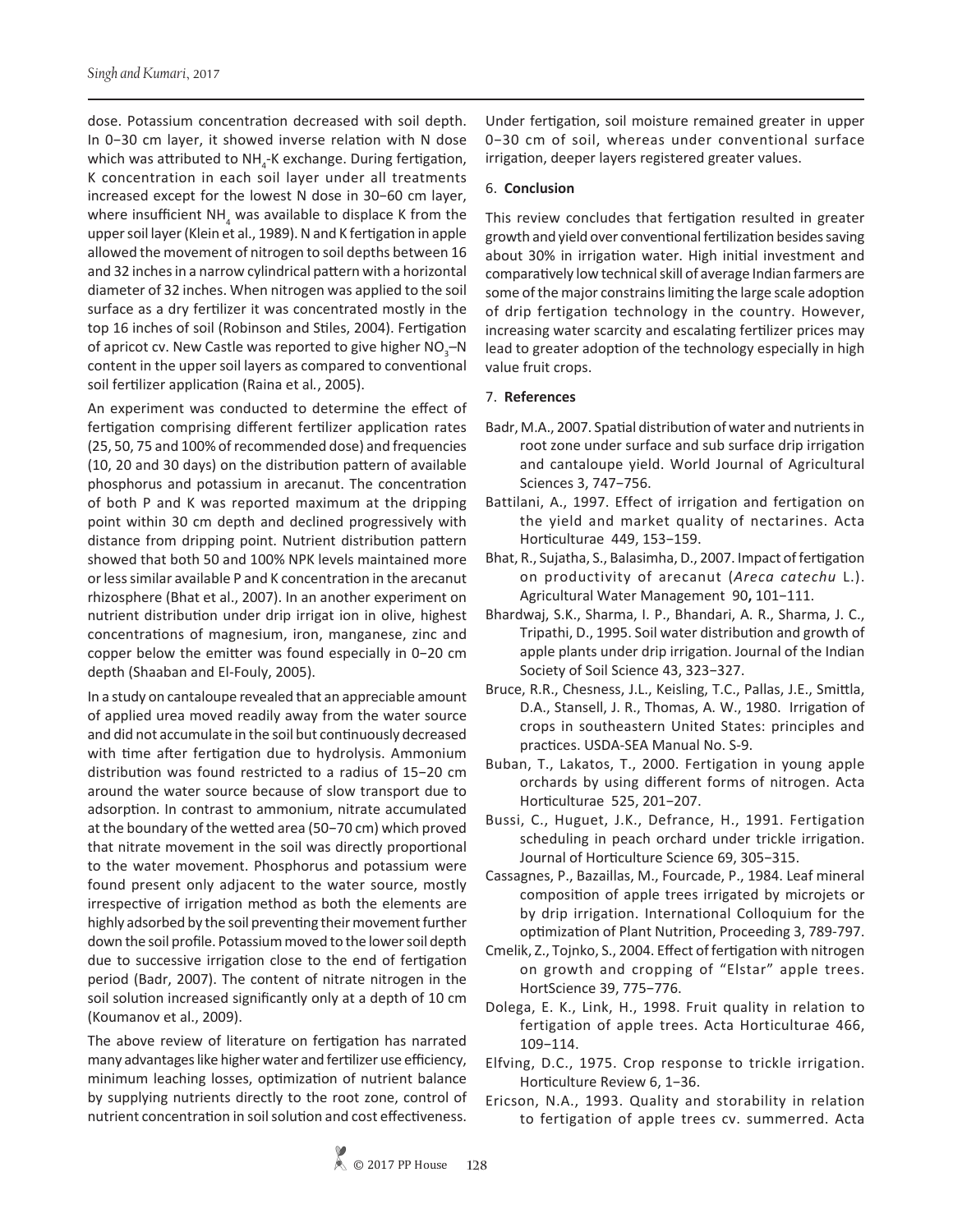Horticulturae 326, 73-83.

- Farooqui, K.D., Bhat, K.M., Sharma, M.K., 2005. Influence of fertigation on leaf nutrient status of two apple cultivars under high density plantation. Environment and Ecology 23, 475−477.
- Gaur, M.L., Kumar, A., 2003. Performance evaluation of drip fertigation system in lemon plants. Indian Journal of Soil Conservation 31, 45−51.
- Goldberg, S.D., 1971. World survey confirms growth of trickle irrigation. In: Trickle irrigation. Imperial Chemical Industries Australia Ltd., Melbourne, 8.
- Goode, J.E., Ingram, J., 1971. The effect of irrigation on the growth, cropping and nutrition of cox's orange pippin apple trees. Journal of Horticulture Science 46, 195−208.
- Goode, J.E., Higgs, K.H., Hyrych, K.J., 1978. Trickle irrigation of apple trees and effects of liquid feeding with No3 and K+compared with normal manuring. Journal of Horticultural Science 53, 307−316.
- Guennelon, R., Cabibel, B., 1981. Influence del' activite du systeme racinaire de pommiers sur la repartition des solutes en irrigation localise'e. Agronomie 1, 323−330.
- Hasan, M., Sirohi, N.P.S., Kumar, V., Sharma, M.K., Singh, A.K., 2004. Performance evaluation of different irrigation scheduling methods for peach through efficient fertigation system network. Acta Horticulturae 662, 193−197.
- Haynes, R.J., 1985. Principles of fertilizer use in trickle irrigated crops. Fertilizer Research 6, 235−255.
- Haynes, R.J., Swift, R.S., 1987. Effect of trickle fertigation with three forms of nitrogen on soil pH level of extractable nutrients below the emitter and plant growth. Plant and Soil 102, 211−221.
- Hipps, N.A., 1992. Fertigation of newly planted "Queen cox"/M.9 apple trees: establishment, early growth and precosity of cropping. Journal of Horticulture Science 67, 25−32.
- Jeyakumar, P., Kumar, N., Soorianathasundaram, K., 2001. Fertigation studies on papaya (*Carica papaya* L.). South Indian Horticulture 49, 71−75.
- Kachwaya, D.S., Chandel, J.S., 2015. Effect of fertigation on growth, yield, fruit quality and leaf nutrient contents of strawberry (*Fragaria×ananassa*) cv Chandler. Indian Journal of Agricultural Sciences 85, 1319−23.
- Kafkafi, U., Bar-Yosef, B., 1980. Trickle irrigation and fertigation on tomatoes in highly calcareous soils. Agronomy Journal 72, 893−897.
- Kallsen, C., 1999. The effect of timing of the final seasonal nitrogen fertigation on early fruit maturity, fruit diameter and leaf nitrogen on Naval oranges. Hort Technology 9, 51−53.
- Klein, I., Levin, B., Yosef, B., Assaf, R., Berkovitz, A., 1989. Drip nitrogen fertigation ofStarking Delicious apple trees. Plant and Soil 119, 305−314.

Koo, R.C.J., Smajstrla, A.G., 1985. Effects of trickle irrigation

and fertigation on fruit production and juice quality of "Valencia orange''. Proceedings of Florida State Horticultural Society 97, 8−10.

- Koumanov, K.S., Tsareva, I., Kolev, K., Kornov, G., 2009. Fertigation of primocane fruiting raspberry leaf and soil nutrient content between applications. Acta Horticulturae 825, 341−344.
- Kumar, D., Ahmed, N., 2014. Response of nitrogen and potassium fertigation to "Waris" almond (*Prunus dulcis*) under Northwestern Himalayan region of India. The Scientific World Journal 2014, 6.
- Kurafuji, Y., Ogoro, A., Fujii, Y., Ono, T., Kubota, N., Mori, S., 2008. New system for grape growing under high density planting using fertigation system with plastic mulch. Horticultural Research Japan 7, 425−431.
- Michael, W.S., Kenworthy, A.L., Bedford, C.L., 1979. The response of fruit trees to injection of nitrogen through a trickle irrigation system. Journal of the American Society for Horticultural Science 104, 311−313.
- Murthy, P.V., Khan, M.M., Nachegowda, V., Umamahes Warappa, P., 2001. Effect of fertigation on leaf area, leaf petiole and nutrient contents in Bangalore blue grapes. Current Research 30, 14−16.
- Neilsen, G.H., Parchomchuk, P., Wolk, W.D., Lau, O.L., 1993. Growth and mineral composition of newly planted apple trees following fertigation with N and P. Journal of the American Society for Horticultural Science 118, 50−53.
- Neilsen, G.H., Parchomchuk, P., Neilsen, D., Zebarth, B.J., 2000. Drip fertigation of apple trees affects root distribution and development of K deficiency. Canadian Journal of Soil Science 80, 353−361.
- Neilsen, G.H., Hogue, E.J., Neilsen, D., Forge, T., 2004. Use of organic applications to increase productivity of high density apple orchards. Acta Horticulturae 638, 347−356.
- Raina, J.N., 2000. Drip irrigation and fertigation in vegetable crops. In: Horticulture Technology-II.vEd(s): Sharma, V.K., Azad, K.C., Deep and Deep Publications, New Delhi, 339−346.
- Raina, J.N., 2002. Drip irrigation and fertigation: Prospects and Retrospect's in temperate fruit production: In: Enhancement of temperate fruit production in changing climate*.* Ed(s), Jindal, K.K., Gautam, D.R., University of Horticulture and Forestry, Solan, 296−301.
- Raina, J.N., Thakur, B.C., Suman, S., Spehia, R.S., 2005. Effect of fertigation through drip system on nitrogen dynamics, growth, yield and quality of apricot. Acta Horticulturae 696, 227−231.
- Richard, E.C.L., Chin, S.T., David, M.H., 1996. Irrigation and fertilizers application methods affect performance of high density peach orchards. Horticulture Science 31, 370−375.
- Robinson, T., Stiles, W., 2004. Fertigation of apple trees in humid climates. New York Fruit Quarterly 12, 32−38.